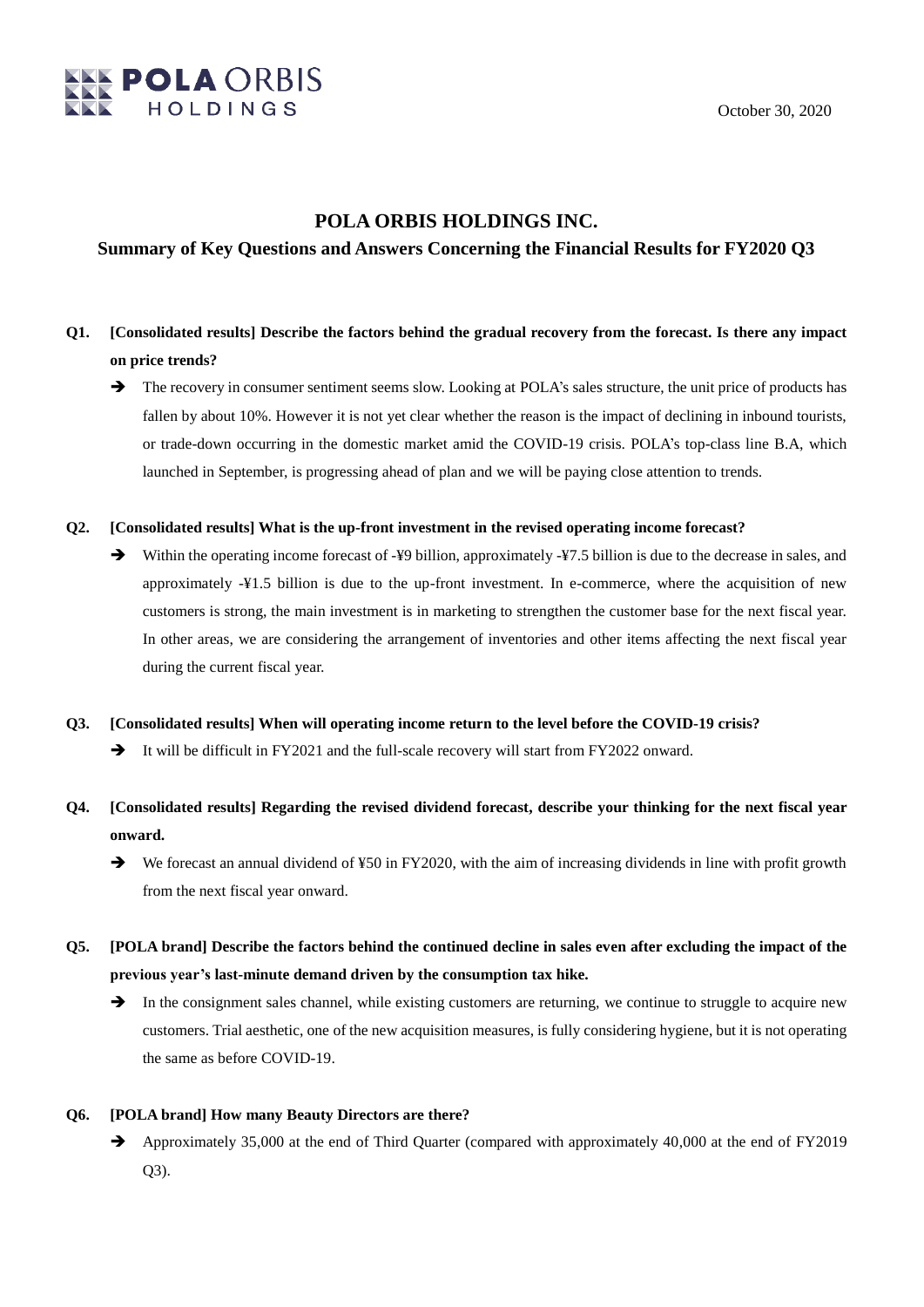- **Q7. [POLA brand] Describe the sales forecast for approximately ¥30 billion of Fourth Quarter alone divided into domestic and overseas markets.**
	- → The forecast is approximately ¥26.5 billion for the domestic market and ¥3.5 billion for the overseas market. Domestically, in addition to the renewed B.A becoming a full-line rollout, we aim to achieve this by launching kit products for the Christmas shopping season.
- **Q8. [POLA brand] Regarding the recovery in the next fiscal year, storefront operations including consignment sales and department stores, if the impact of COVID-19 is normalized, will the sales return?**
	- Stores continue to face a challenging business environment due to consumer restrain from outdoor activities in addition to the loss of inbound tourists and buyer demands. In the aesthetic business of the consignment sales channel, existing customers with high brand loyalty are returning to a certain extent, and we expect it to recover as the impact of COVID-19 diminishes.

### **Q9. [POLA brand] Describe the factors behind the acquisition of new customers in domestic e-commerce, and future e-commerce strategies.**

 In the past, e-commerce played a complementary role in counseling sales in POLA, however it is focused as the pillar of POLA's growth. We intend to strengthen and grow marketing investments by analyzing and using customer information across consignment sales, department stores, and e-commerce, also increasing the absolute amount of advertising.

# **Q10. [POLA brand] Will the increase in domestic e-commerce cause a negative impact on the consignment sales channel?**

There is no negative reaction. E-commerce is contributing to new customer acquisition as a new point of contact with customers. In addition, by demonstrating strengths such as an aesthetic that can only be provided through the consignment sales channel, we believe that there is no concern.

### **Q11. [POLA brand] Describe the recovery status of offline and online in China.**

In the first three quarters (nine months), sales offline grew by  $+55\%$  YoY, and online (within China domestic) grew by about double, maintaining a high rate of growth.

# **Q12. [POLA brand] Regarding the new store opening plan in China, is it mainly in department stores or the previous consideration of franchise development?**

- Mainly in department stores and malls. We have not embodied franchising that involves working with local partners, however we are proceeding with the opening of owner directly-operated stores, which is similar to the consignment sales in Japan.
- **Q13. [POLA brand] Describe the future strategies of aesthetics. Is there any strategy to strengthen the aesthetic business, including expanding into areas such as beauty medicine?**
	- POLA's aesthetic is characterized by high-quality skill in the hands of Beauty Directors. In the medium-to longterm, it is possible to consider services that go beyond the current field of aesthetics.